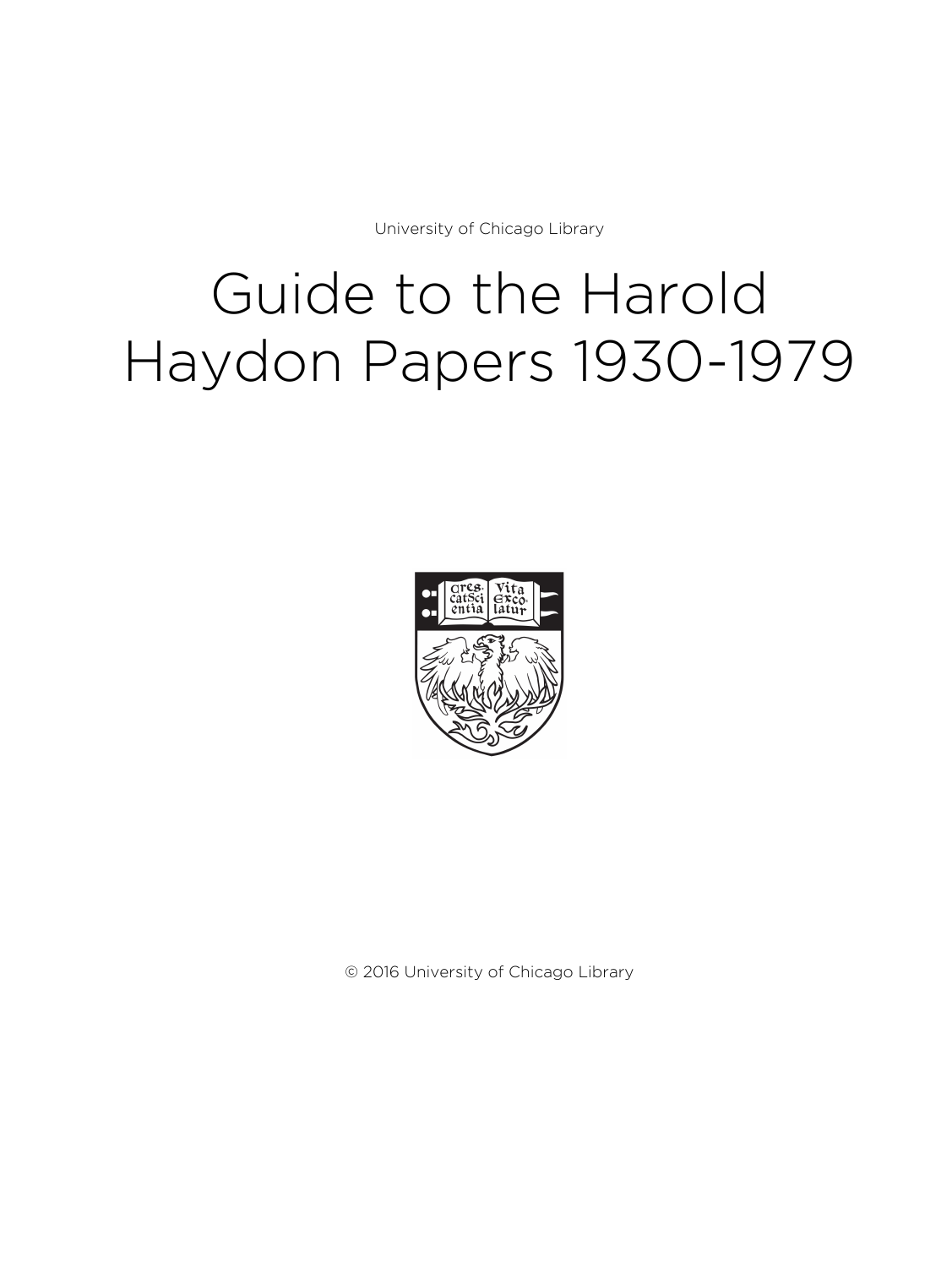# **Table of Contents**

| Descriptive Summary      |  |
|--------------------------|--|
| Information on Use       |  |
| Access                   |  |
| Citation                 |  |
| <b>Biographical Note</b> |  |
| Scope Note               |  |
| <b>Related Resources</b> |  |
| <b>Subject Headings</b>  |  |
| <b>INVENTORY</b>         |  |
| Series I: Personal       |  |
| Series II: Sketchbooks   |  |
| Series III: Ephemera     |  |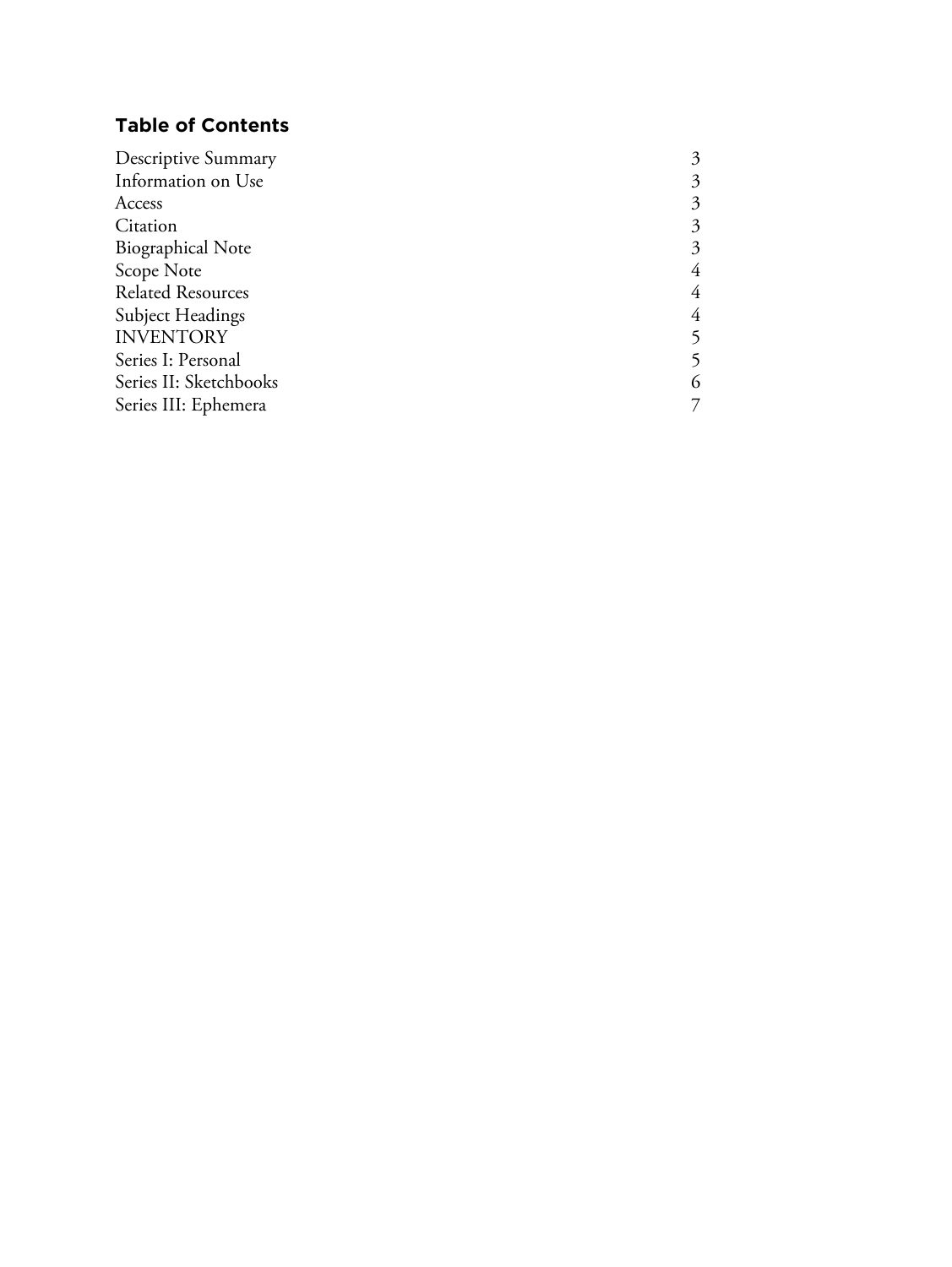### **Descriptive Summary**

| <b>Identifier</b> | <b>ICU.SPCL.HAYDONH</b>                                                                                                                                                                                                                                   |
|-------------------|-----------------------------------------------------------------------------------------------------------------------------------------------------------------------------------------------------------------------------------------------------------|
| <b>Title</b>      | Haydon, Harold. Papers                                                                                                                                                                                                                                    |
| <b>Date</b>       | 1930-1979                                                                                                                                                                                                                                                 |
| <b>Size</b>       | 2.5 linear feet (5 boxes)                                                                                                                                                                                                                                 |
| <b>Repository</b> | Special Collections Research Center<br>University of Chicago Library<br>1100 East 57th Street<br>Chicago, Illinois 60637 U.S.A.                                                                                                                           |
| <b>Abstract</b>   | Harold Haydon (1909-1994), Chicago-based visual artist, educator and art<br>critic. University of Chicago Ph.B, 1930, A.M. (Philosophy), 1931. Professor<br>of Art 1944-1975. Collection includes biographical material and ephemera,<br>and sketchbooks. |

#### **Information on Use**

### **Access**

The collection is open for research.

# **Citation**

When quoting material from this collection, the preferred citation is: Haydon, Harold. Papers, [Box #, Folder #], Special Collections Research Center, University of Chicago Library

# **Biographical Note**

Harold Emerson Haydon was born, in Fort William, Ontario, Canada in 1909 to Dr. Albert Eustace Haydon and Edith Elizabeth Jones. His younger brothers were Edward Morgan (1912-1985) and Brownlee Walker (1914-1982), both graduates of the University of Chicago. The family moved to Hyde Park in 1917, where A. Eustace Haydon completed a PhD at the University in 1918 and joined the faculty as Professor of Comparative Religion.

Haydon graduated from the University of Chicago Laboratory Schools in 1926 and went on to the University of Chicago, graduating with a Ph.B. in 1930 and receiving an A.M in Philosophy in 1931. From 1932 to 1933, he studied at the Art Institute of Chicago, as a special student. He went on to his first professional job as an artist in residence at Pickering College, a secondary school in Ontario, Canada during the 1933-1934 academic year. The next year he started as an art instructor at George Williams College in Chicago, where he taught from 1934 to 1944. In 1940, he joined the Board of Directors of the Hyde Park Art Center.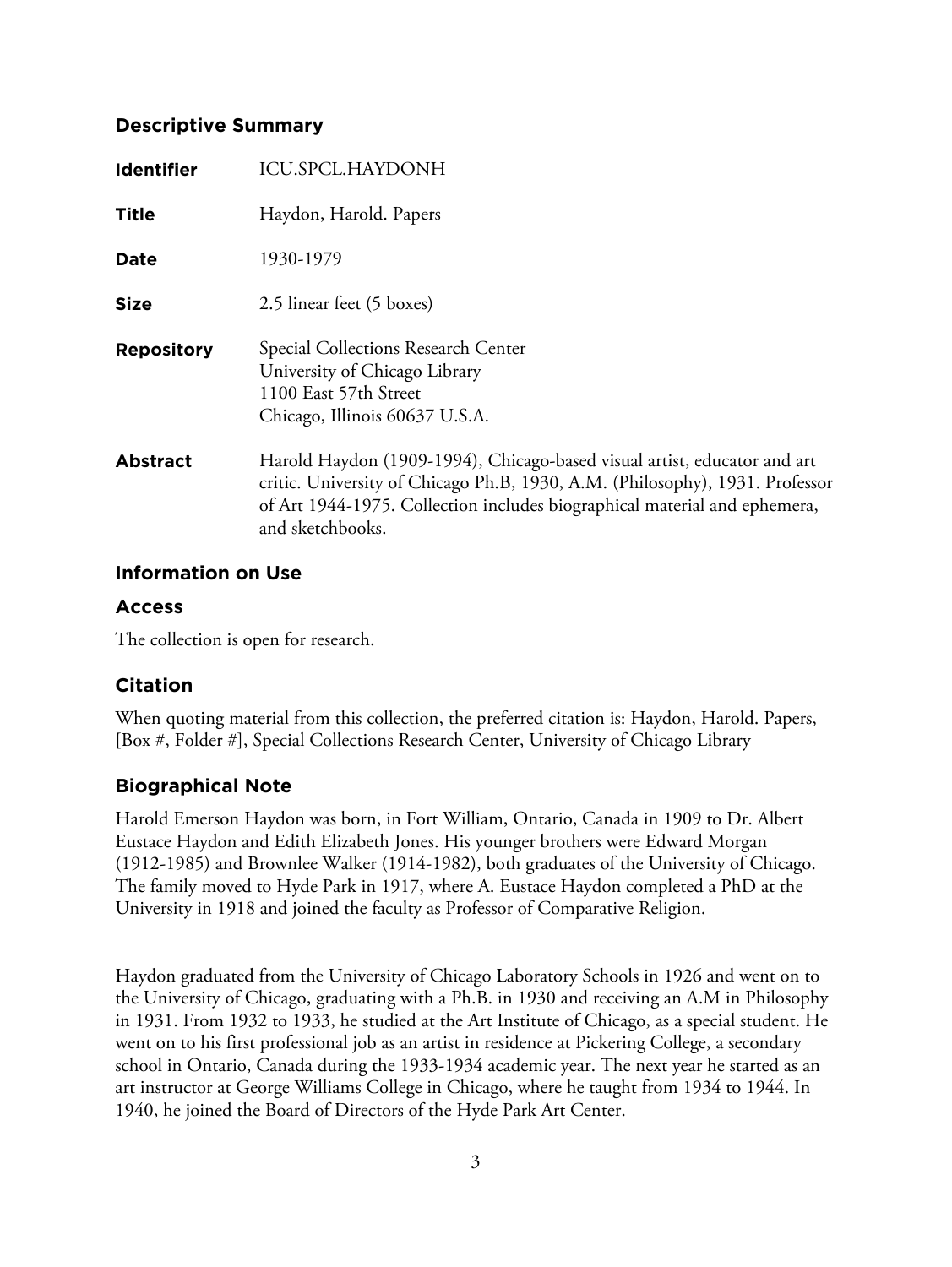Haydon began teaching at the University of Chicago in 1944, teaching humanities. He joined the faculty full time the next year, winning the Llewellyn John and Harriet Manchester Quantrell Award for Excellence in Undergraduate Teaching, and was named Assistant Professor in Art. He was promoted to the rank of Associate Professor in 1948 and was named a full Professor in 1970. During the 1957-1958 academic year, he served as Dean of Students in the College, and from 1963 until his retirement in 1975, he was Director of Midway Studios, the fine arts studios of the Art Department. In addition to this, Haydon was a working multimedia artist, creating murals, paintings, tapestries, mosaic tile-work and stained glass. In 1972, he designed a stained glass window at the University's Rockefeller Chapel. Along with this, he published books and articles on art, writing criticism for the Chicago Sun Times, and was also active in the Chicago art scene promoting the work of local artists. Haydon was awarded a lifetime membership in the Artists Guild of Chicago in 1975. He died in 1994 at the age of 84.

# **Scope Note**

The Harold Haydon Papers are organized into three series: Series I: Personal; Series II: Art and Professional Work; Series III: Ephemera. The collection includes biographical material, documents pertaining to his education, yearbooks, personal ephemera, postcards and greeting cards, scrapbooks of clippings relating to Eric Bass and Phyliss Kresnoff, books and plates and a book of tile samples.

Series I, Personal, contains papers and postcards from Haydon's life, his wife's Virgina Sherwood Haydon's high school and college yearbooks, Haydon's yearbook from George Williams College during his time as faculty and Haydon's diplomas from the University of Chicago

Series II, Art and Professional work, contains documents relating to Haydon's work as an art critic, artist and art teaching, including, personal sketchbooks, artist scrapbooks and plates from artists' works.

Series III, Ephemera, contains photographs and biographical information about King Olav of Norway and promotional materials for Norwegian tourism. It will also contain a tile sample book from the Cambridge Tile Manufacturing Company

### **Related Resources**

The following related resources are located in the Department of Special Collections:

University of Chicago, Midway Studios. Records

Haydon, Albert Eustace. Papers.

# **Subject Headings**

• Haydon, Harold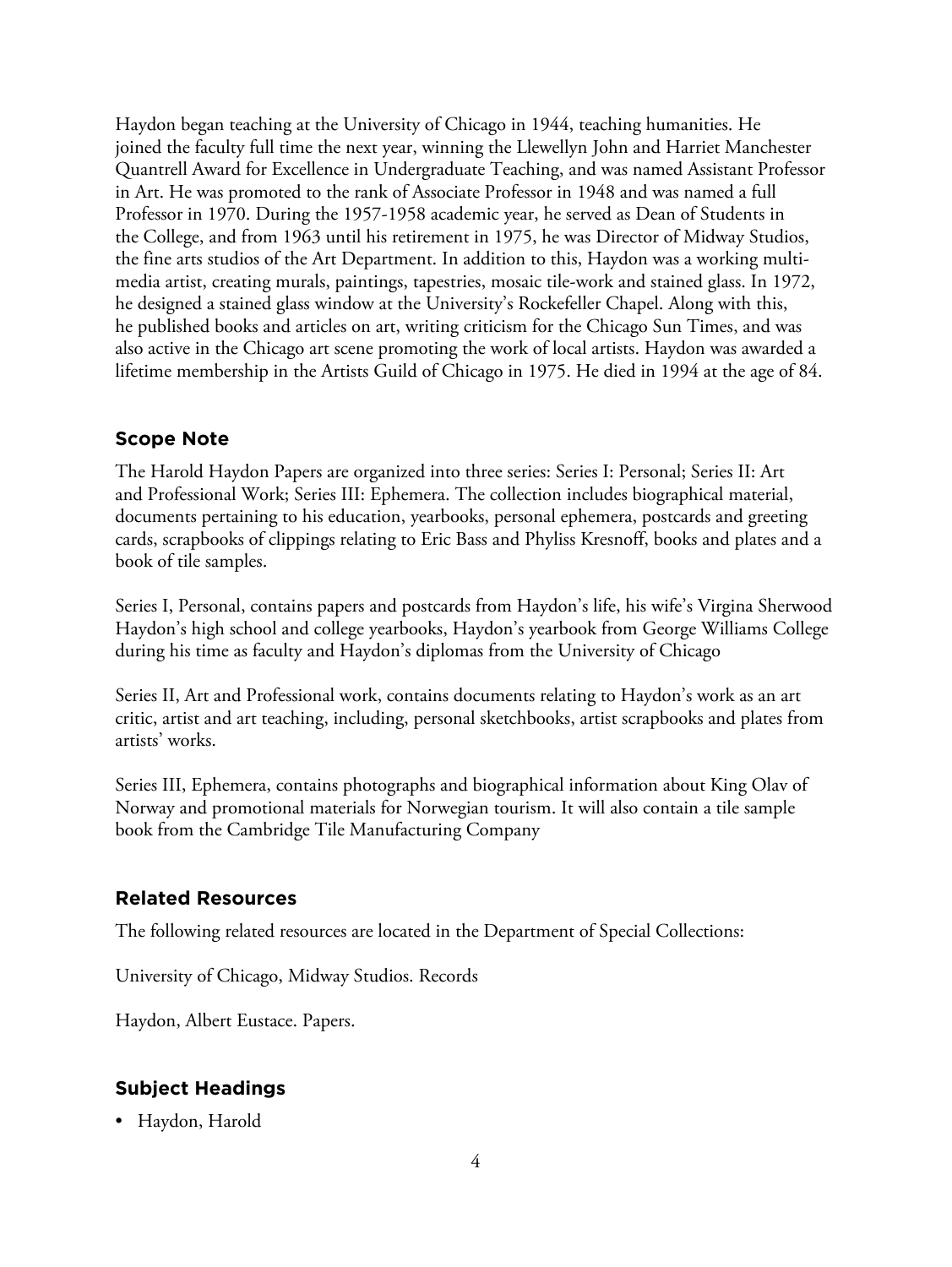- University of Chicago. Midway Studios
- University of Chicago. Department of Art
- Art, American

#### **INVENTORY**

#### **Series I: Personal**

**Box 1 Folder 1** Scottian, Jessup W. Scott High School Yearbook, 1931 **Box 1 Folder 2** Blockhouse, University of the City of Toledo Yearbook, 1932 **Box 1 Folder 3** Crucible, George Williams College Yearbook, 1936 **Box 1 Folder 4** Harold Haydon Ph.B. Diploma, University of Chicago, 1930 **Box 1 Folder 5** Harold Haydon M.A. Diploma, University of Chicago, 1931 **Box 1 Folder 6** Postcards and Greeting cards, circa 1930s-1970s **Box 1 Folder 7** World's Fair: A Century of Progress Postcards, 1933 **Box 1 Folder 8** Unidentified Mounted Plate, undated **Box 1 Folder 9** Erin Libby, "Thespalconia" plate and notes, undated **Box 1 Folder 10** Plates of Egon Schiele works, disbound, undated **Box 1 Folder 11** Design for Stained Glass Window, 1979 **Box 1 Folder 12** Enjoy Your Museum booklets, 1934-1938 **Box 1 Folder 13** Jules Guerin and Maxfield Parrish, watercolor rendering suggestion plates, undated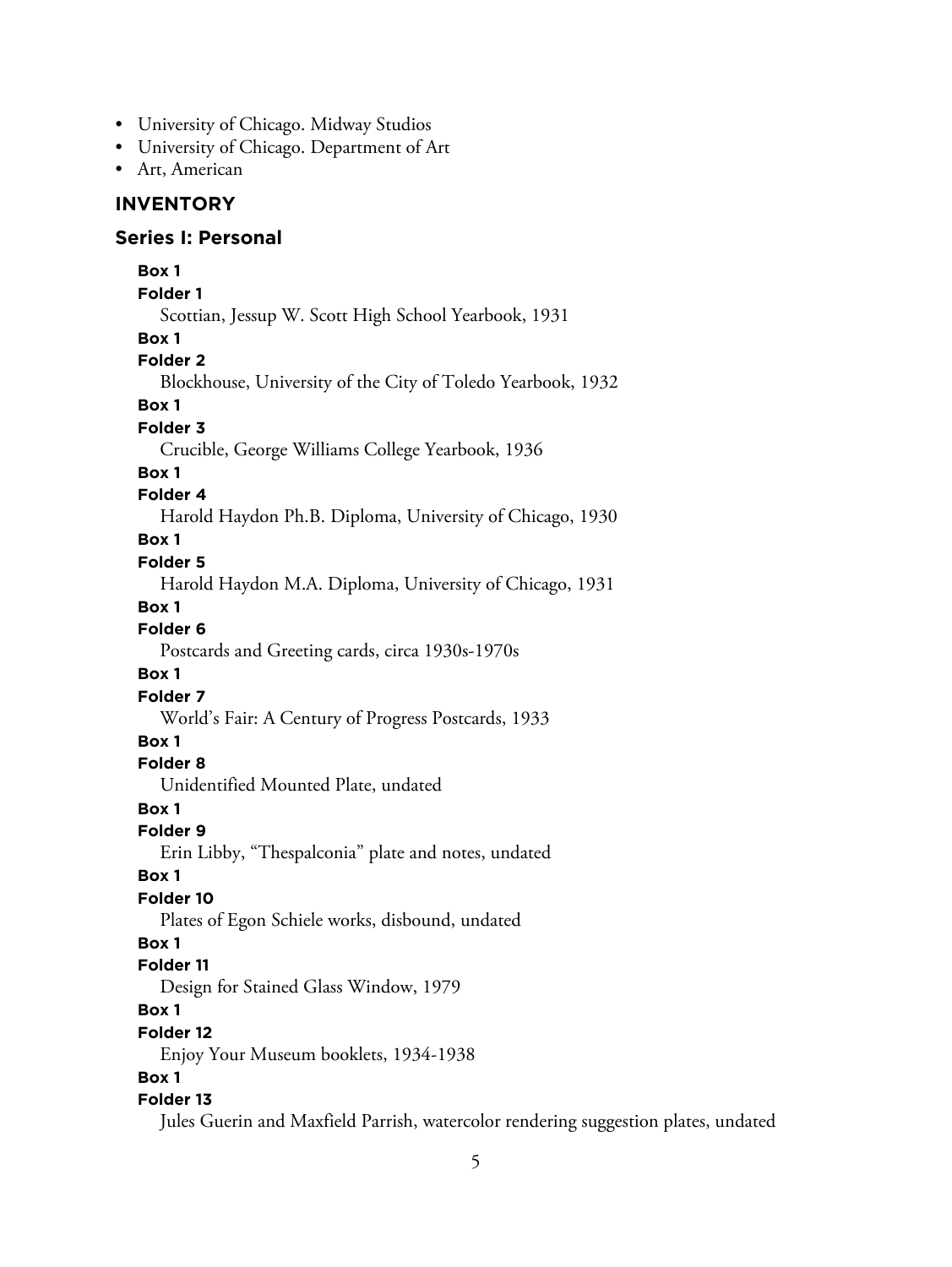## **Series II: Sketchbooks**

**Box 2 Folder 1** Sketchbook, undated **Box 2 Folder 2** Sketchbook, undated **Box 2 Folder 3** Sketchbook, undated **Box 2 Folder 4** Sketchbook, undated **Box 2 Folder 5** Sketchbook, undated **Box 2 Folder 6** Sketchbook, undated **Box 2 Folder 7** Sketchbook, undated **Box 2 Folder 8** Sketchbook, undated **Box 2 Folder 9** Sketchbook, undated **Box 3 Folder 1** Sketchbook, undated **Box 3 Folder 2** Sketchbook, undated **Box 3 Folder 3** Sketchbook, undated **Box 3 Folder 4** Sketchbook, undated **Box 3 Folder 5** Sketchbook, undated **Box 3 Folder 6**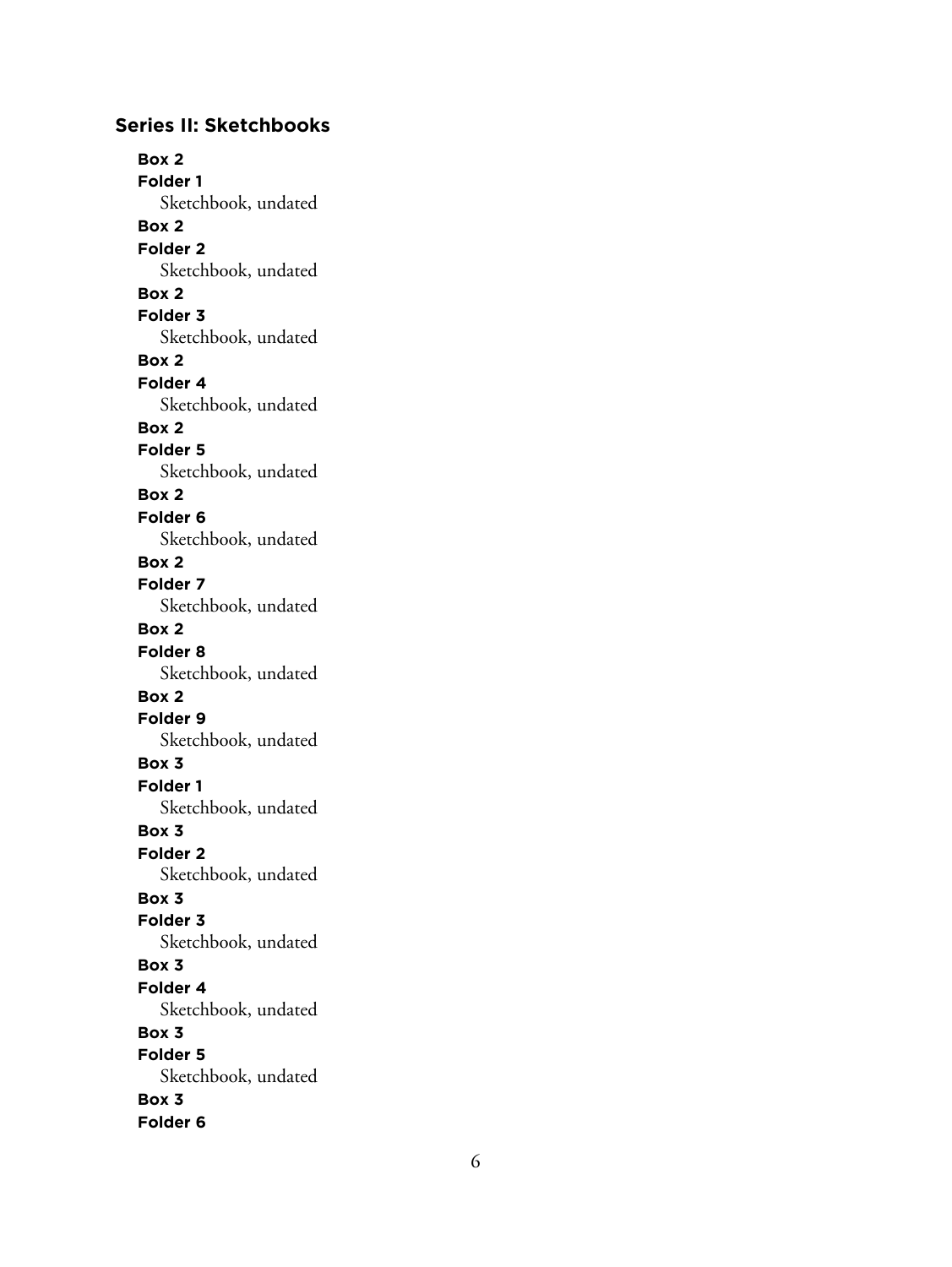Sketchbook, 1969 **Box 3 Folder 7** Sketchbook, undated **Box 3 Folder 8** Sketchbook, undated **Box 3 Folder 9** Sketchbook, undated **Box 3 Folder 10** Sketchbook, 1971-1972 **Box 4 Folder 1** Sketches, 1931-1934 **Box 4 Folder 2** Sketches, 1940-1945 **Box 4 Folder 3** Sketches, undated **Box 4 Folder 4** Sketchbook, 1974 **Box 4 Folder 5** Sketchbook, undated **Box 4 Folder 6** Sketchbook, undated **Box 4 Folder 7** Sketchbook, undated **Box 4 Folder 8** Sketches, undated **Series III: Ephemera Box 4**

**Folder 9** King Olav V of Norway photographs, 1968 **Box 4 Folder 10** King Olav V of Norway biographical and promotional material, 1968 **Box 4**